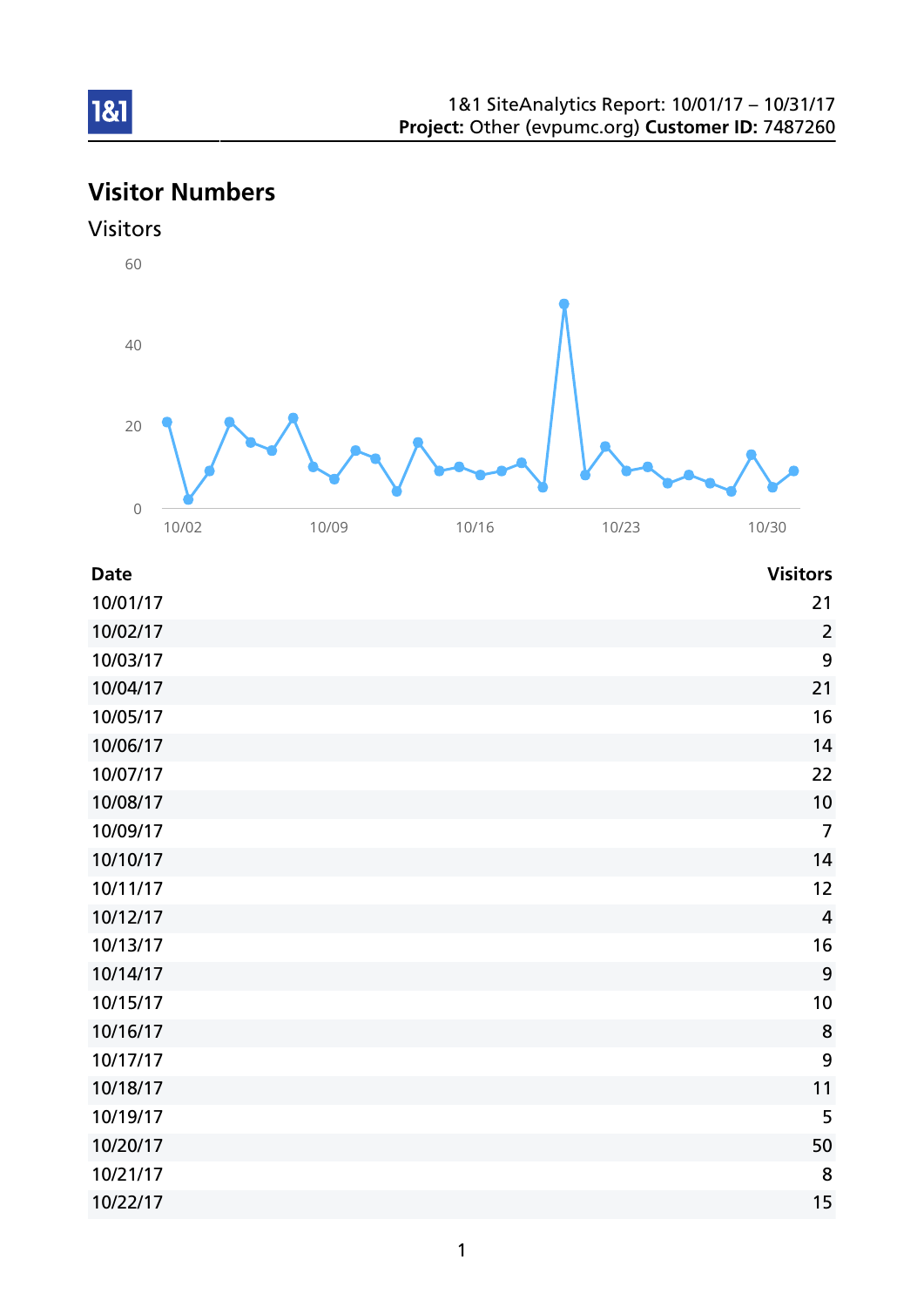| 1&1 SiteAnalytics Report: 10/01/17 - 10/31/17    |  |
|--------------------------------------------------|--|
| Project: Other (evpumc.org) Customer ID: 7487260 |  |

| <b>Date</b>  | <b>Visitors</b> |
|--------------|-----------------|
| 10/23/17     | 9               |
| 10/24/17     | 10              |
| 10/25/17     | $6\phantom{1}6$ |
| 10/26/17     | 8               |
| 10/27/17     | $6\phantom{1}6$ |
| 10/28/17     | $\overline{4}$  |
| 10/29/17     | 13              |
| 10/30/17     | 5               |
| 10/31/17     | 9               |
| <b>Total</b> | 363             |

# Sessions



| <b>Date</b> | <b>Sessions</b> |
|-------------|-----------------|
| 10/01/17    | 24              |
| 10/02/17    | $\overline{2}$  |
| 10/03/17    | 9               |
| 10/04/17    | 21              |
| 10/05/17    | 16              |
| 10/06/17    | 14              |
| 10/07/17    | 23              |
| 10/08/17    | 12              |
| 10/09/17    | $\overline{7}$  |
| 10/10/17    | 14              |
| 10/11/17    | 12              |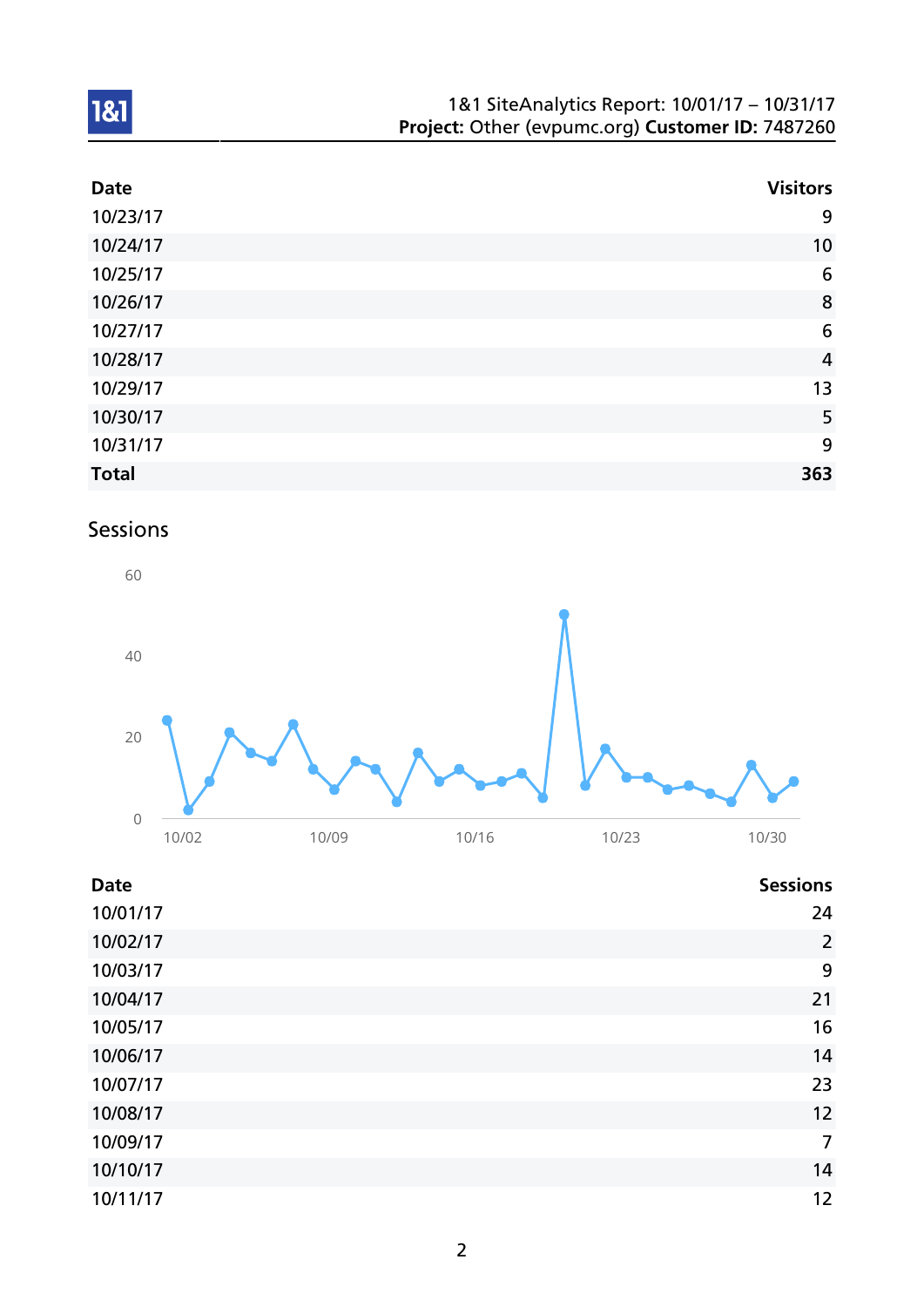| 1&1 SiteAnalytics Report: 10/01/17 - 10/31/17    |
|--------------------------------------------------|
| Project: Other (evpumc.org) Customer ID: 7487260 |

| <b>Date</b>  | <b>Sessions</b> |
|--------------|-----------------|
| 10/12/17     | $\overline{4}$  |
| 10/13/17     | 16              |
| 10/14/17     | 9               |
| 10/15/17     | 12              |
| 10/16/17     | 8               |
| 10/17/17     | 9               |
| 10/18/17     | 11              |
| 10/19/17     | 5               |
| 10/20/17     | 50              |
| 10/21/17     | 8               |
| 10/22/17     | 17              |
| 10/23/17     | 10              |
| 10/24/17     | 10              |
| 10/25/17     | $\overline{7}$  |
| 10/26/17     | 8               |
| 10/27/17     | $6\phantom{1}6$ |
| 10/28/17     | $\overline{4}$  |
| 10/29/17     | 13              |
| 10/30/17     | 5               |
| 10/31/17     | 9               |
| <b>Total</b> | 375             |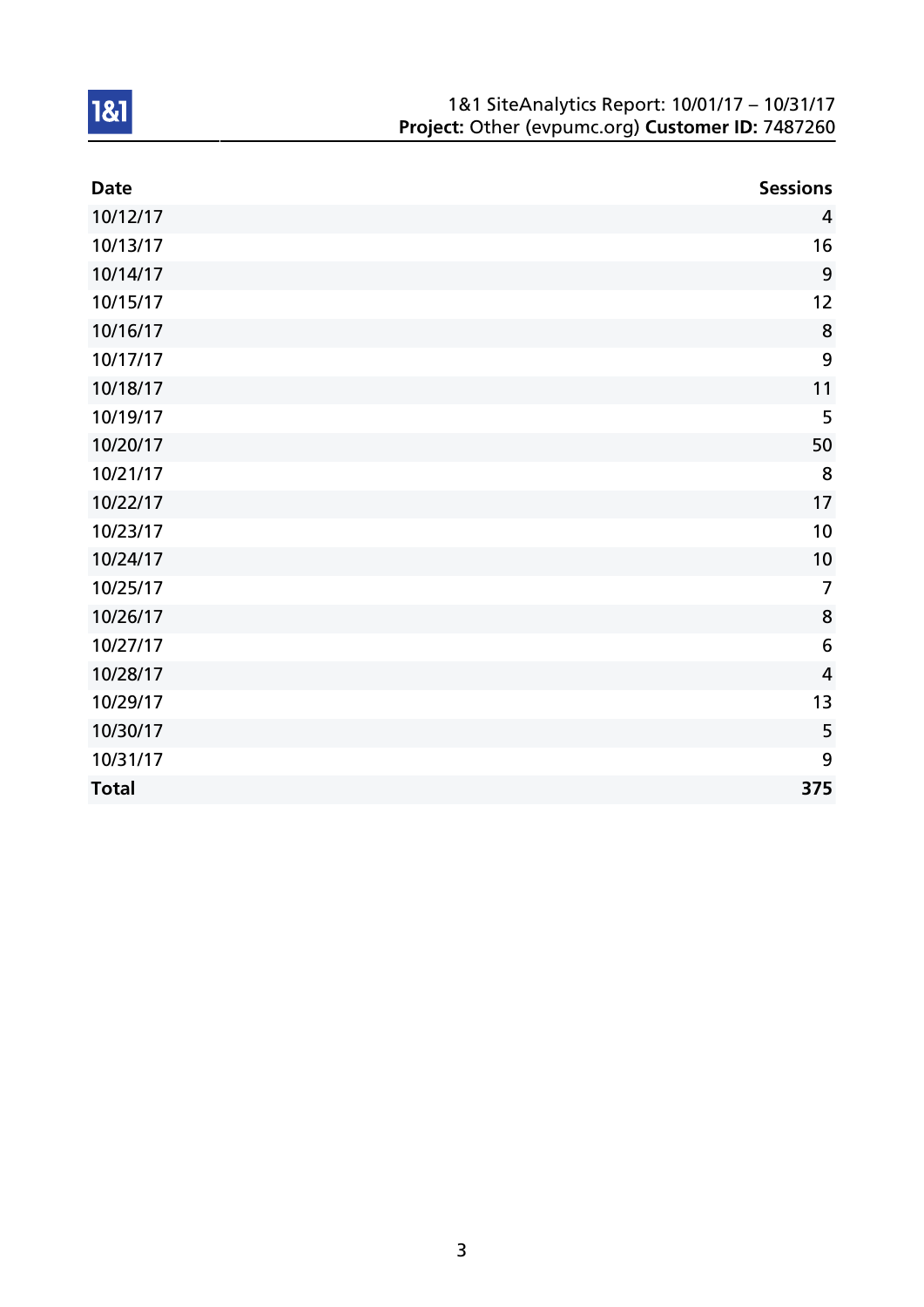

# Search Engine Robots



| <b>Search Engine Robots</b> | <b>Sessions</b> | Percentage |
|-----------------------------|-----------------|------------|
| bingbot/2.0                 | 308             | 31.65%     |
| DotBot/1.1                  | 98              | 10.07%     |
| Googlebot/2.1               | 62              | 6.37%      |
| Googlebot-Mobile            | 50              | 5.14%      |
| AhrefsBot/5.2               | 47              | 4.83%      |
| SemrushBot/1.2~bl           | 44              | 4.52%      |
| YandexBot/3.0               | 44              | 4.52%      |
| 360Spider                   | 40              | 4.11%      |
| Baiduspider/2.0             | 32              | 3.29%      |
| <b>SEOkicks-Robot</b>       | 32              | 3.29%      |
| Companybook-Crawler         | 23              | 2.36%      |
| MegaIndex.ru/2.0            | 23              | 2.36%      |
| Wotbox/2.01                 | 23              | 2.36%      |
| spbot/5.0.3                 | 23              | 2.36%      |
| Contacts-Crawler/0.2        | 17              | 1.75%      |
| Dataprovider                | 16              | 1.64%      |
| PiplBot                     | 12              | 1.23%      |
| Virusdie crawler/3.0        | 11              | 1.13%      |
| ips-agent                   | 10              | 1.03%      |
| Uptimebot/1.0               | 9               | 0.92%      |
| SeznamBot/3.2               | 6               | 0.62%      |
| WikiDo/1.1                  | 6               | 0.62%      |
| SafeDNSBot                  | 5               | 0.51%      |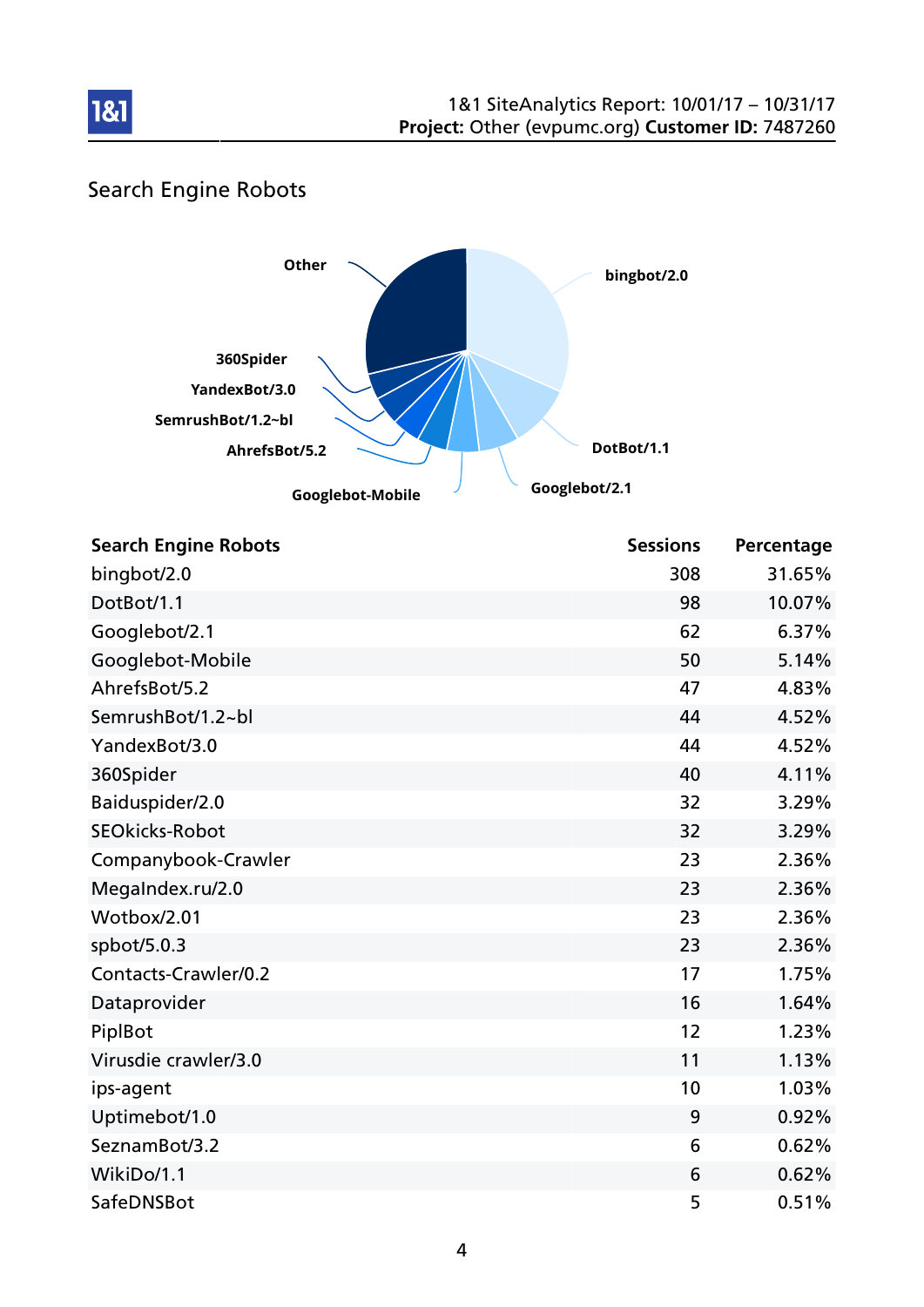#### 1&1 SiteAnalytics Report: 10/01/17 – 10/31/17 Project: Other (evpumc.org) Customer ID: 7487260

| <b>Search Engine Robots</b>   | <b>Sessions</b> | Percentage |
|-------------------------------|-----------------|------------|
| Exabot/3.0                    | 4               | 0.41%      |
| Mail.RU_Bot/2.0               | 3               | 0.31%      |
| Mail.RU_Bot/Robots/2.0        | 3               | 0.31%      |
| Yahoo! Slurp                  | 3               | 0.31%      |
| CATExplorador/1.0beta         | 2               | 0.21%      |
| DuckDuckGo-Favicons-Bot/1.0   | $\overline{2}$  | 0.21%      |
| Sogou web spider/4.0          | $\overline{2}$  | 0.21%      |
| Wappalyzer                    | 2               | 0.21%      |
| BingPreview/1.0b              | 1               | 0.10%      |
| CCBot/2.0                     | 1               | 0.10%      |
| Cliqzbot/2.0                  | 1               | 0.10%      |
| CrazyWebCrawler-Spider 0.9.10 | 1               | 0.10%      |
| ExtLinksBot/1.5               | 1               | 0.10%      |
| Google favicon                | 1               | 0.10%      |
| Googlebot-Image/1.0           | 1               | 0.10%      |
| IDBot/1.1                     | 1               | 0.10%      |
| Mnogosearch-3.1.21            | 1               | 0.10%      |
| SiteExplorer/1.1b             | 1               | 0.10%      |
| SurveyBot/2.3                 | 1               | 0.10%      |
| <b>Total</b>                  | 973             | 100.00%    |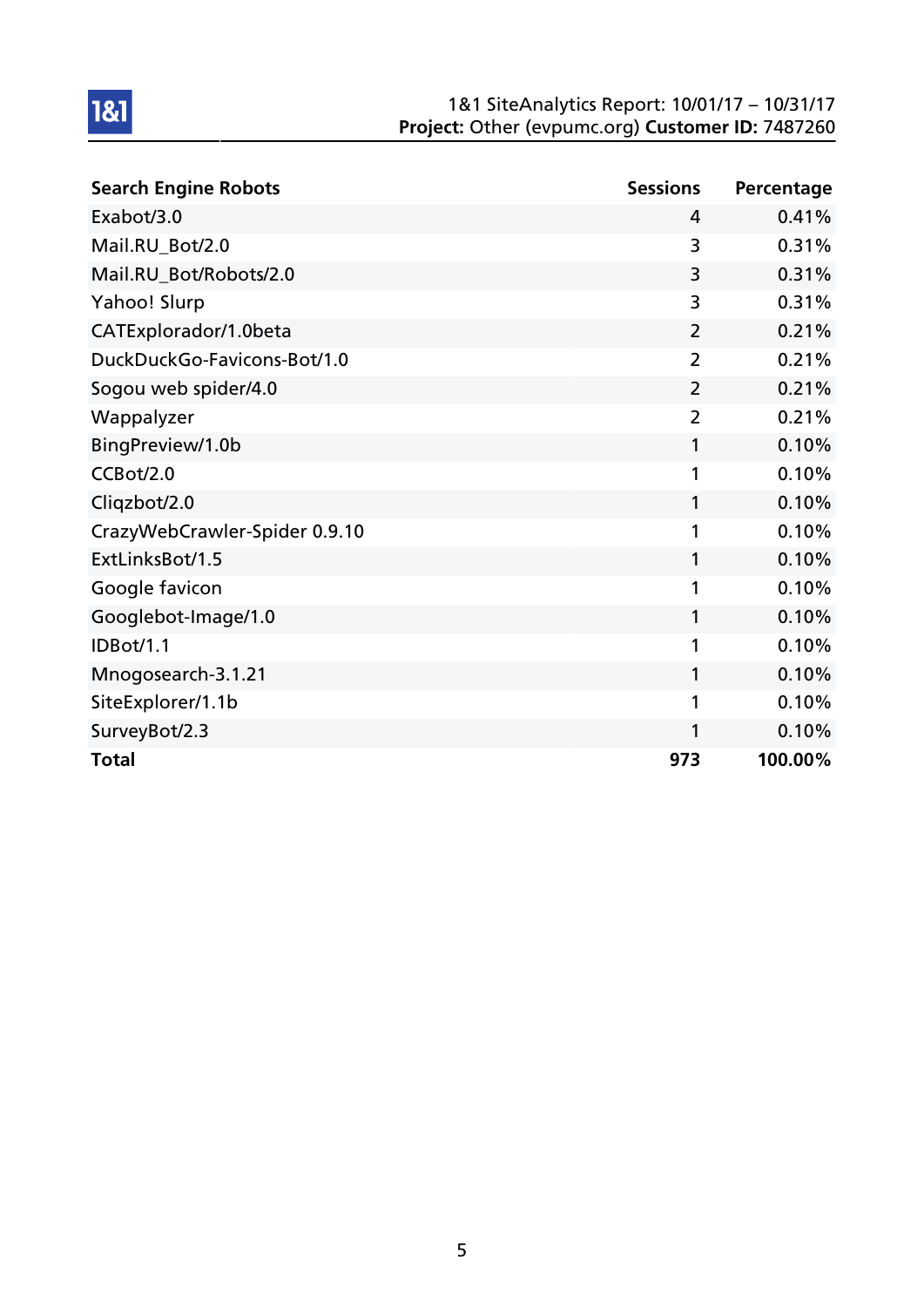# Page Analysis Most Frequently Visited Pages



| <b>Pages</b>             | <b>Sessions</b> | Percentage |
|--------------------------|-----------------|------------|
| /Default.htm             | 305             | 44.08%     |
| /Elim.htm                | 40              | 5.78%      |
| /Announce.htm            | 33              | 4.77%      |
| /NewsLetterIdx.htm       | 31              | 4.48%      |
| /Calendar.htm            | 30              | 4.34%      |
| /Sermons.htm             | 29              | 4.19%      |
| /CalendarOld.htm         | 21              | 3.03%      |
| <b>Morship.htm</b>       | 20              | 2.89%      |
| /web_links.htm           | 20              | 2.89%      |
| /Believe.htm             | 19              | 2.75%      |
| /M-Statement.htm         | 19              | 2.75%      |
| /St_Johns.htm            | 19              | 2.75%      |
| /Stats.htm               | 18              | 2.60%      |
| /StJohns_M-Statement.htm | 10              | 1.45%      |
| /missions.htm            | 10              | 1.45%      |
| /valley_views0813.htm    | 10              | 1.45%      |
| /Elim-HISTORY.htm        | 9               | 1.30%      |
| /Elim M-Statement.htm    | 9               | 1.30%      |
| /St_Johns-HISTORY.htm    | 9               | 1.30%      |
| /valley_views0913.htm    | 9               | 1.30%      |
| /valley_views1013.htm    | 9               | 1.30%      |
| /valley_views1113.htm    | 9               | 1.30%      |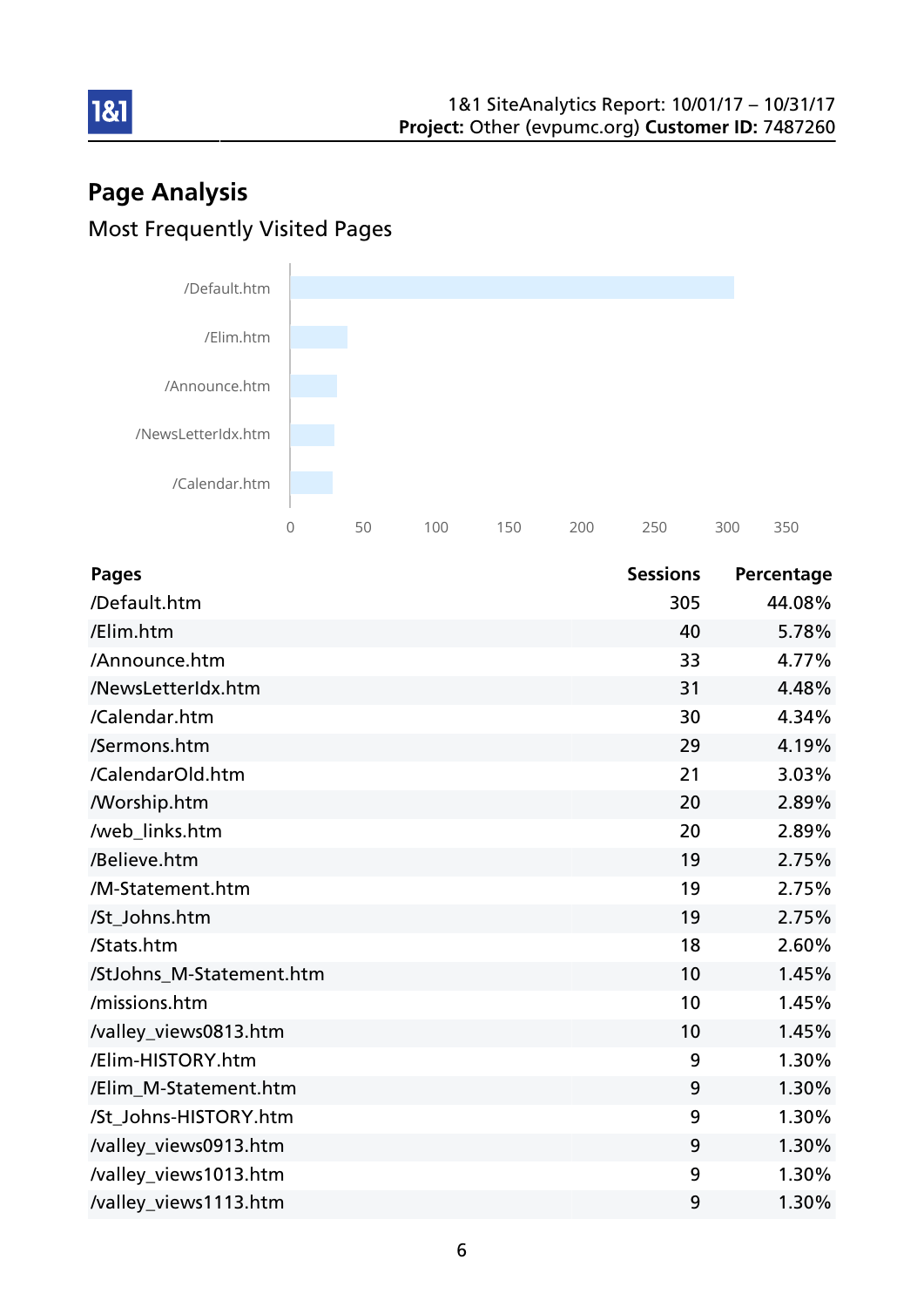#### 1&1 SiteAnalytics Report: 10/01/17 – 10/31/17 Project: Other (evpumc.org) Customer ID: 7487260

| <b>Pages</b>   | <b>Sessions</b> | Percentage |
|----------------|-----------------|------------|
| /Ann100514.htm |                 | $0.29\%$   |
| /Bulletins.htm |                 | $0.29\%$   |
| <b>Total</b>   | 692             | 100.00%    |

## Keywords

1&1



#### Keywords **Sessions**

evpumc.org and the contract of the contract of the contract of the contract of the contract of the contract of the contract of the contract of the contract of the contract of the contract of the contract of the contract of

# Referring Pages



| Pages                             | <b>Sessions</b> |
|-----------------------------------|-----------------|
| http://www.google.com/            |                 |
| https://www.google.com/           |                 |
| http://good-backlinks.com/try.php | 6               |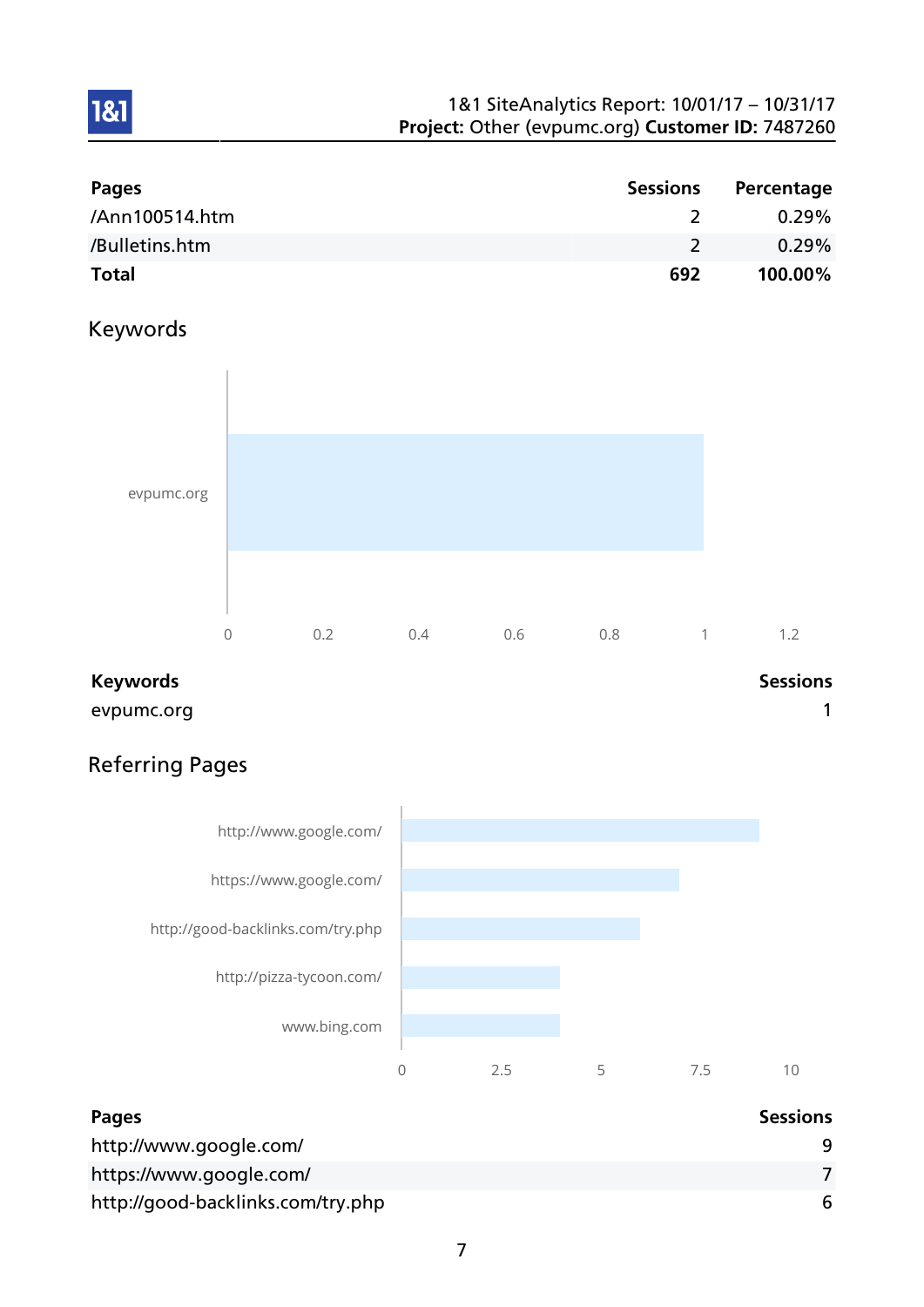

| <b>Pages</b>                              | <b>Sessions</b> |
|-------------------------------------------|-----------------|
| http://pizza-tycoon.com/                  | 4               |
| www.bing.com                              | 4               |
| www.yahoo.com                             | $\overline{4}$  |
| http://burger-imperia.com/                | 3               |
| http://www.google.com/url                 | 3               |
| evpumc.org                                | 2               |
| http://money-for-placing-articles.com     | $\overline{2}$  |
| http://www.susumc.org/index.php/lewisburg | 2               |
| https://www.bing.com/                     | 2               |
| http://google.com                         |                 |
| https://search.yahoo.com/                 |                 |
| https://www.timer4web.com/                |                 |
| www.google.com                            |                 |

# Browsers & Systems

Browsers



| <b>Browsers</b>        | <b>Sessions</b> | Percentage |
|------------------------|-----------------|------------|
| Chrome                 | 132             | 35.20%     |
| Firefox                | 87              | 23.20%     |
| IE                     | 21              | 5.60%      |
| <b>Chrome Mobile</b>   | 14              | 3.73%      |
| Opera                  | 12              | 3.20%      |
| <b>Android browser</b> | 11              | 2.93%      |
| Safari mobile          | 10              | 2.67%      |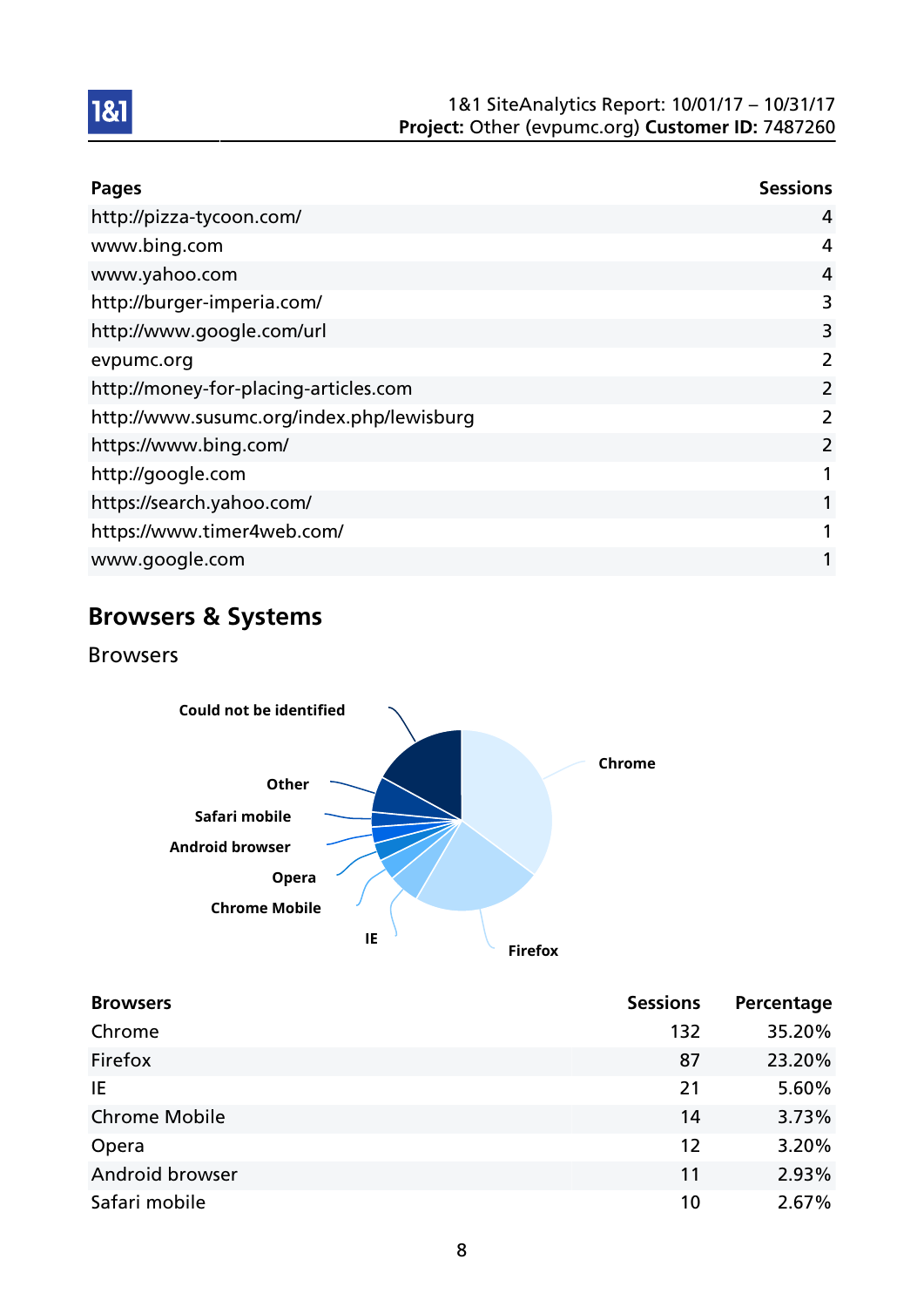#### 1&1 SiteAnalytics Report: 10/01/17 – 10/31/17 Project: Other (evpumc.org) Customer ID: 7487260

| <b>Browsers</b>         | <b>Sessions</b> | Percentage |
|-------------------------|-----------------|------------|
| Safari                  | 8               | 2.13%      |
| Microsoft Edge          | 7               | 1.87%      |
| Java                    | 3               | 0.80%      |
| Chromium                | $\overline{2}$  | 0.53%      |
| Iron                    | 1               | 0.27%      |
| Lynx                    | 1               | 0.27%      |
| PhantomJS               | 1               | 0.27%      |
| <b>CURL</b>             | 1               | 0.27%      |
| Could not be identified | 64              | 17.07%     |
| <b>Total</b>            | 375             | 100.00%    |

## Operating Systems



| <b>Operating Systems</b> | <b>Sessions</b> | Percentage |
|--------------------------|-----------------|------------|
| Windows                  | 204             | 54.40%     |
| OS X                     | 32              | 8.53%      |
| Linux                    | 25              | 6.67%      |
| Android                  | 23              | 6.13%      |
| iOS                      | 12              | 3.20%      |
| macOS                    | 12              | 3.20%      |
| <b>JVM</b>               | 3               | 0.80%      |
| Could not be identified  | 64              | 17.07%     |
| <b>Total</b>             | 375             | 100.00%    |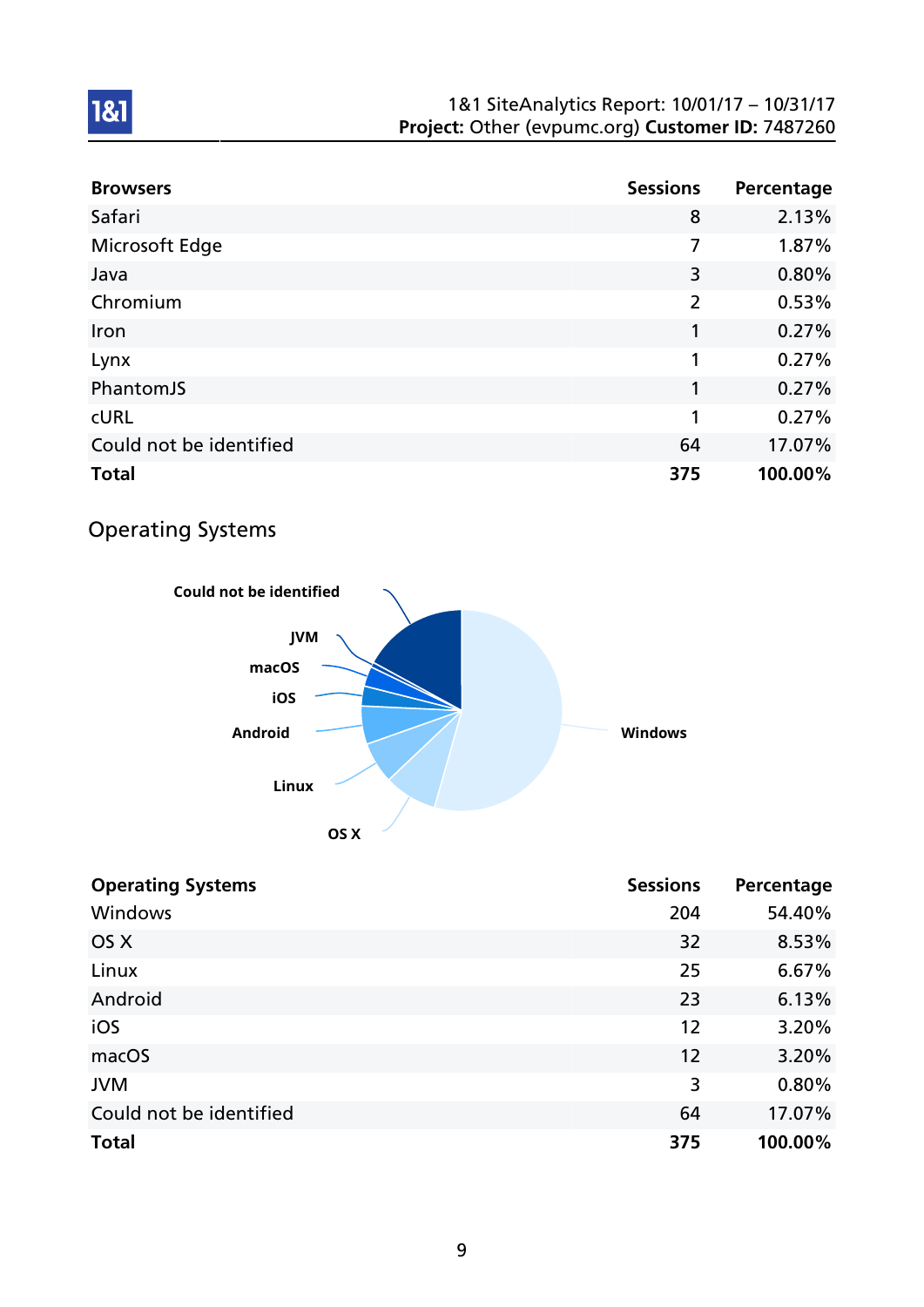# Visitor Locations

| Countries                   |                 |            |
|-----------------------------|-----------------|------------|
| <b>Countries</b>            | <b>Sessions</b> | Percentage |
| <b>United States</b>        | 177             | 47.20%     |
| <b>Israel</b>               | 44              | 11.73%     |
| Romania                     | 23              | 6.13%      |
| Germany                     | 13              | 3.47%      |
| Ukraine                     | 13              | 3.47%      |
| France                      | 12              | 3.20%      |
| <b>Brazil</b>               | 8               | 2.13%      |
| China                       | 8               | 2.13%      |
| Ireland                     | 8               | 2.13%      |
| Canada                      | $\overline{7}$  | 1.87%      |
| India                       | $\overline{7}$  | 1.87%      |
| Russia                      | 6               | 1.60%      |
| <b>United Kingdom</b>       | $\overline{4}$  | 1.07%      |
| Spain                       | 3               | 0.80%      |
| Hong Kong                   | 3               | 0.80%      |
| Italy                       | 3               | 0.80%      |
| <b>Netherlands</b>          | 3               | 0.80%      |
| Philippines                 | 3               | 0.80%      |
| Poland                      | 3               | 0.80%      |
| <b>United Arab Emirates</b> | $\overline{2}$  | 0.53%      |
| Argentina                   | $\overline{2}$  | 0.53%      |
| Indonesia                   | 2               | 0.53%      |
| Australia                   |                 | 0.27%      |
| Bosnia and Herzegovina      | 1               | 0.27%      |
| Costa Rica                  | 1               | 0.27%      |
| Guatemala                   | 1               | 0.27%      |
| Lithuania                   | 1               | 0.27%      |
| <b>Mauritius</b>            | 1               | 0.27%      |
| Pakistan                    | 1               | 0.27%      |
| Portugal                    | 1               | 0.27%      |
| Singapore                   | 1               | 0.27%      |
| Tunisia                     | 1               | 0.27%      |
| <b>Turkey</b>               | 1               | 0.27%      |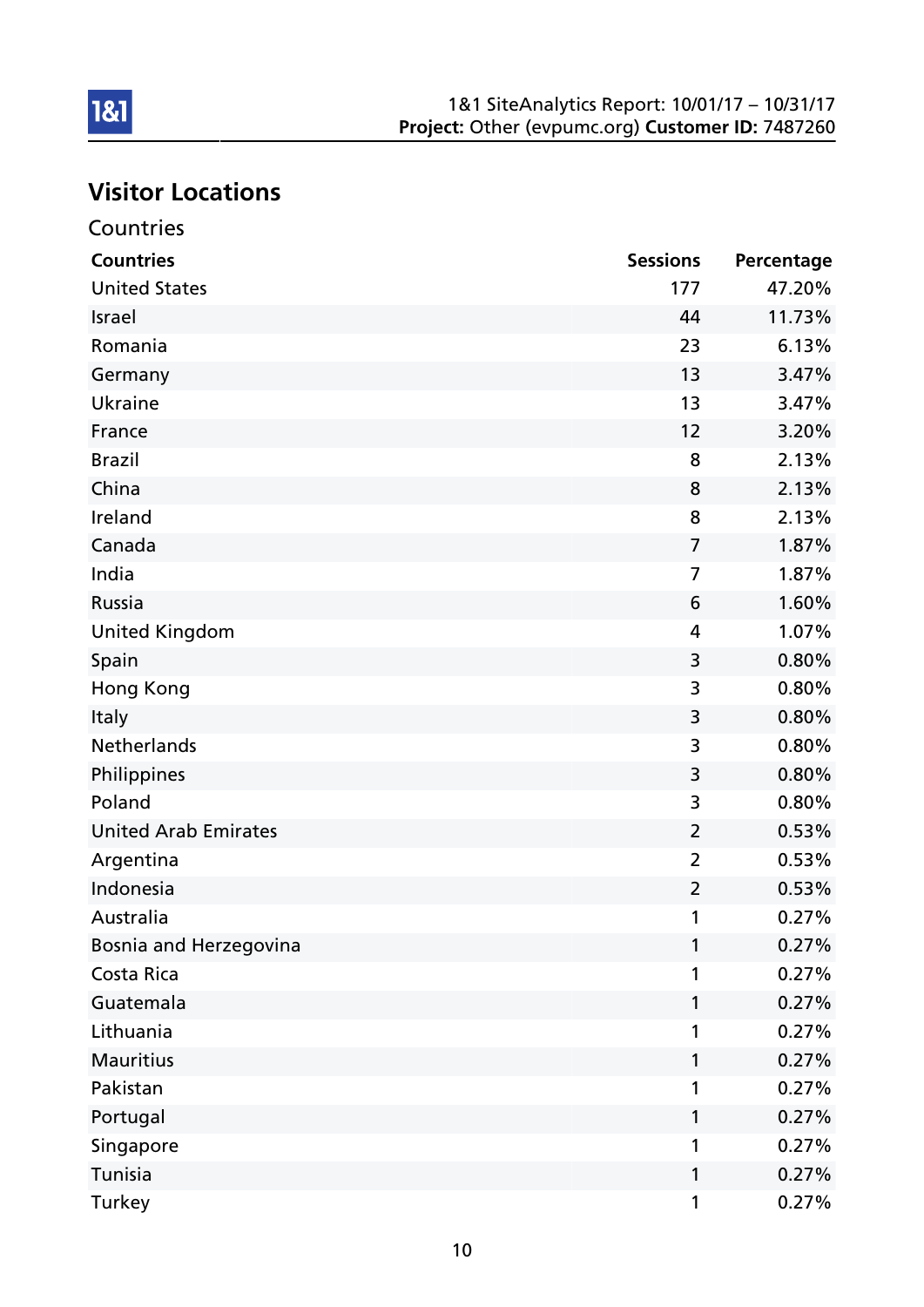| <b>Countries</b>        | <b>Sessions</b> | Percentage |
|-------------------------|-----------------|------------|
| Taiwan                  |                 | $0.27\%$   |
| Tanzania                |                 | $0.27\%$   |
| Could not be identified | 8               | 2.13%      |
| <b>Total</b>            | 375             | 100.00%    |

#### **Continents**

**1&1** 

| <b>Continents</b>       | <b>Sessions</b> | Percentage |
|-------------------------|-----------------|------------|
| <b>North America</b>    | 186             | 49.60%     |
| Europe                  | 94              | 25.07%     |
| Asia                    | 73              | 19.47%     |
| South America           | 10              | 2.67%      |
| Africa                  | 3               | 0.80%      |
| Oceania                 | 1               | 0.27%      |
| Could not be identified | 8               | 2.13%      |
| <b>Total</b>            | 375             | 100.00%    |

## Information about the evaluations

## Visitors

This evaluation shows how many visitors accessed your website. Visitors are uniquely identified on the basis of the IP address and the browser ID. If a visitor goes to your website more than once a day, only one visitor is counted.

## Sessions

This evaluation shows the number of sessions. A session starts when a visitor accesses your website and ends when he or she leaves it. A session ends automatically after 30 minutes without activity. If a visitor goes to your website more than once a day, multiple sessions are counted.

## Search Engine Robots

This evaluation shows which search engine robots have accessed the pages of your website. Search engine robots automatically search the content of websites in order to keep search engine entries up to date.

## Most Frequently Visited Pages

This evaluation shows which pages of your website were visited most often.